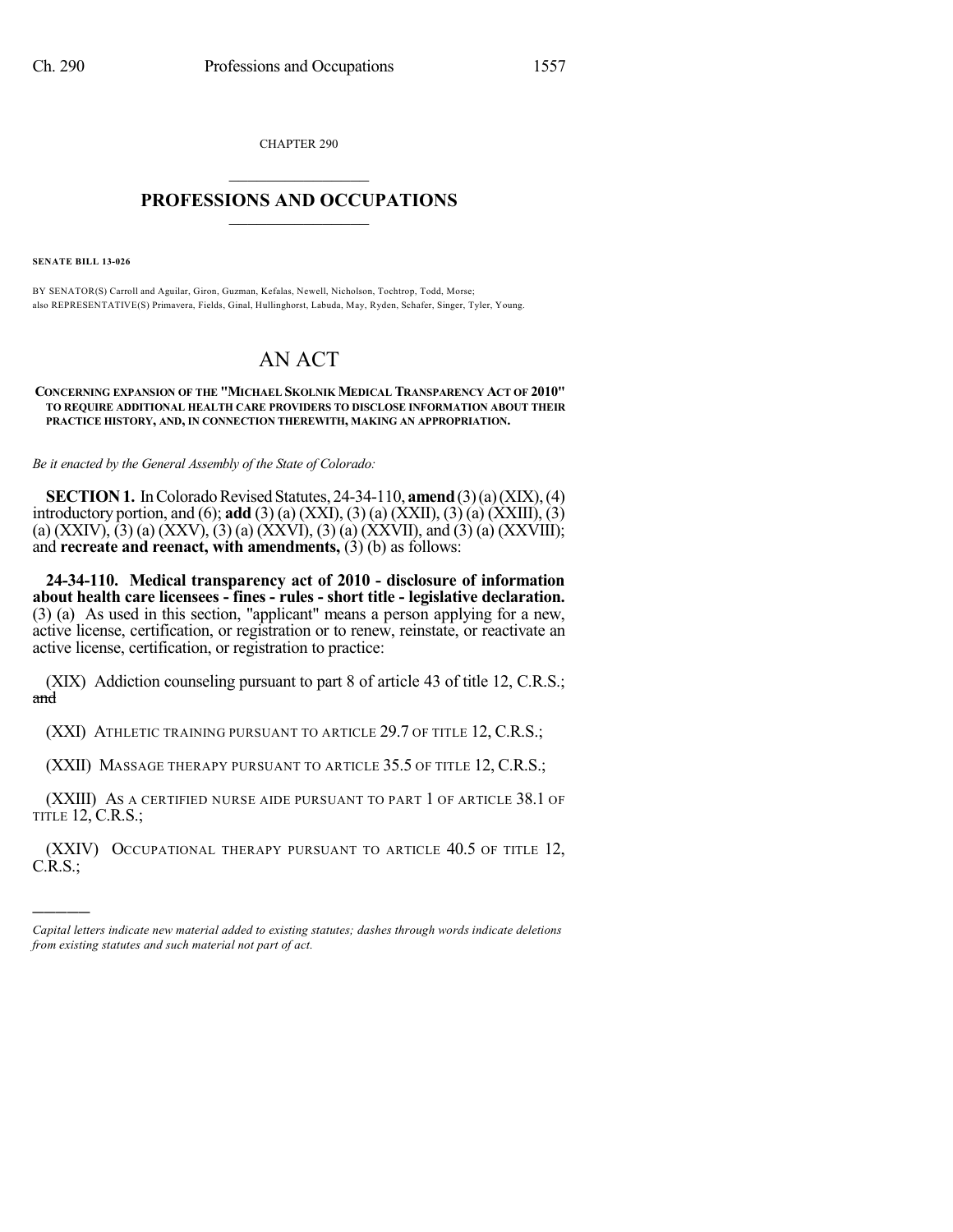(XXV) RESPIRATORY THERAPY PURSUANT TO ARTICLE 41.5 OF TITLE 12, C.R.S.;

(XXVI) PHARMACY PURSUANT TO ARTICLE 42.5 OF TITLE 12, C.R.S.;

(XXVII) AS A PSYCHIATRIC TECHNICIAN PURSUANT TO ARTICLE 42 OF TITLE 12, C.R.S; AND

(XXVIII) AS A SURGICAL ASSISTANT OR SURGICAL TECHNOLOGIST PURSUANT TO ARTICLE 43.2 OF TITLE 12, C.R.S.

(b) A PERSON WHO IS AN APPLICANT UNDER THIS SUBSECTION (3) IS NOT, BY VIRTUE OF INCLUSION IN THIS SECTION, A HEALTH CARE PROVIDER FOR PURPOSES OF ANY OTHER PROVISION OF COLORADO LAW.

(4)  $\Theta$ n and after January 1, 2008, any person WHEN applying for a new license, CERTIFICATION, OR REGISTRATION or to renew, reinstate, or reactivate a license, to practice medicine CERTIFICATION, OR REGISTRATION in this state, and on and after July 1, 2011, each applicant for a new license, certification, or registration or to renew, reinstate, or reactivate a license, certification, or registration in this state, shall provide the following information to the director of the division of professions and occupations, in a form and manner determined by the director, as applicable to each profession:

(6) The director shall make the information specified in subsections (4) and (5) of this section that is submitted by an applicant readily available to the public in a manner that allows the public to search the information by name, license number, board certification or specialty area, if applicable, or city of the applicant's address of record. The director may satisfy this requirement by posting and allowing the ability to search the information on the director's web site or on the web site for the state regulatory board that oversees the applicant's practice. If the information is made available on either web site, the director shall ensure that the web site is updated at least monthly and that the date on which the update occurs is indicated on the web site. IF THE INFORMATION MADE AVAILABLE PURSUANT TO THIS SUBSECTION (6) IS THE SAME OR SUBSTANTIALLY SIMILAR TO INFORMATION THE DIRECTOR MUST MAKE AVAILABLE PURSUANT TO SECTION 12-43.2-102 (3), C.R.S., THE DIRECTOR MAY ELECT TO USE THIS DATABASE AS THE EXCLUSIVE MEANS FOR MAKINGTHE INFORMATION REQUIRED BY SECTION 12-43.2-102(3),C.R.S.,PUBLICLY AVAILABLE.

**SECTION 2. Appropriation.** (1) In addition to any other appropriation, there is hereby appropriated, out of any moneys in the division of professions and occupations cash fund created in section 24-34-105 (2) (b) (I), Colorado Revised Statutes, not otherwise appropriated, to the department of regulatory agencies, for the fiscal year beginning July 1, 2013, the sum of \$146,353 and 2.0 FTE, or so much thereof as may be necessary, to be allocated forthe implementation ofthis act as follows:

(a) \$107,545 and 2.0 FTE to the division of professions and occupations for personal services;